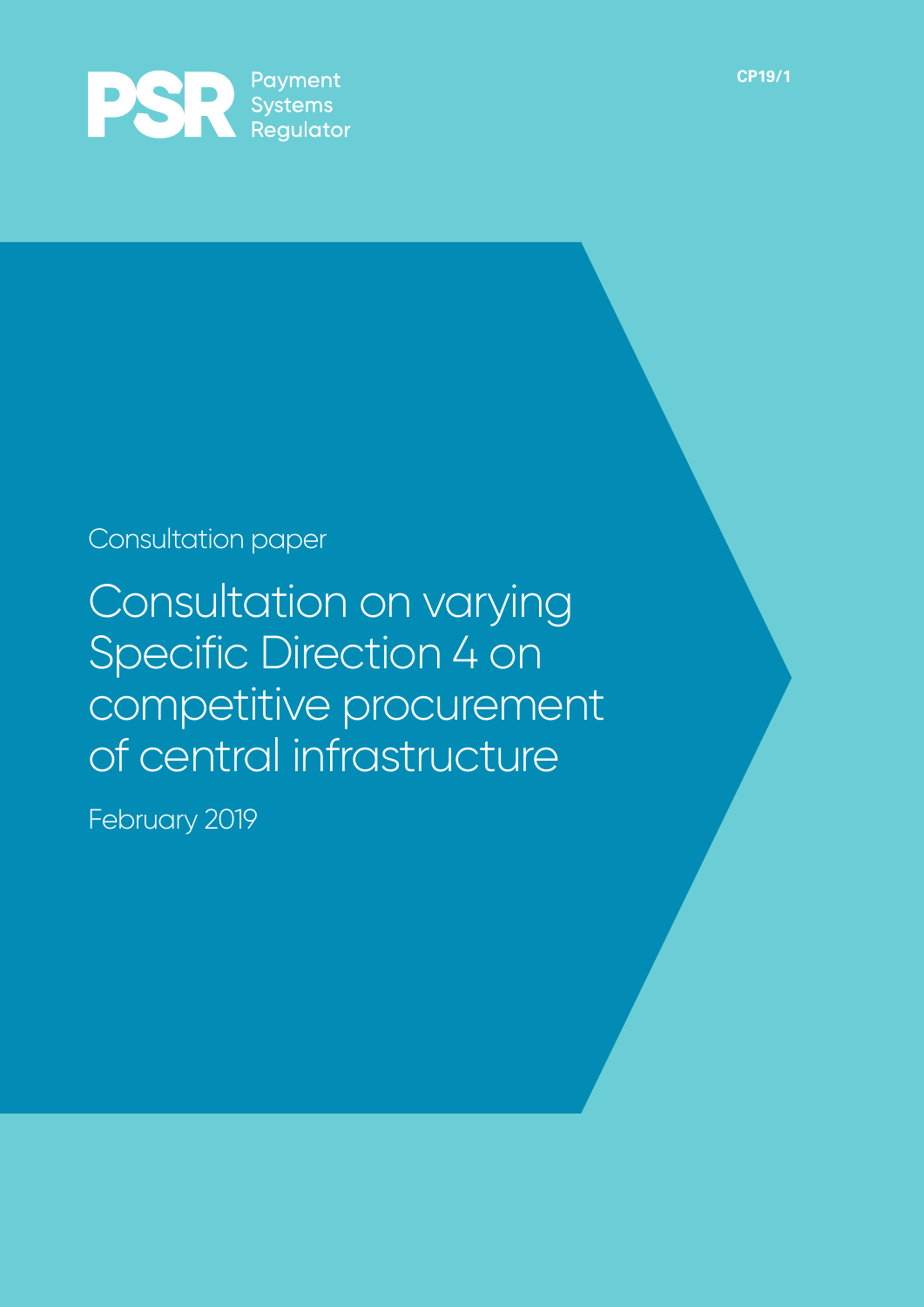We welcome your views on this consultation. If you would like to provide comments, please send these to us by **5pm on 15 February 2019**.

You can email your comments to **infrastructurereview@psr.org.uk** or write to us at:

LINK Specific Direction 4 monitoring team Payment Systems Regulator 12 Endeavour Square London E20 1JN

We will consider your comments when preparing our response to this consultation.

We will make all non-confidential responses to this consultation available for public inspection.

We will not regard a standard confidentiality statement in an email message as a request for non-disclosure. If you want to claim commercial confidentiality over specific items in your response, you must identify those specific items which you claim to be commercially confidential. We may nonetheless be required to disclose all responses which include information marked as confidential in order to meet legal obligations, in particular if we are asked to disclose a confidential response under the Freedom of Information Act 2000. We will endeavour to consult you if we receive such a request. Any decision we make not to disclose a response can be reviewed by the Information Commissioner and the Information Rights Tribunal.

You can download this consultation paper from our website: www.psr.org.uk/psr-publications/consultations/cp19-1-draft-specific-direction-4 infrastructure-procurement

We take our data protection responsibilities seriously and will process any personal data that you provide to us in accordance with the Data Protection Act 2018, the General Data Protection Regulation and our PSR Data Privacy Policy. For more information on how and why we process your personal data, and your rights in respect of the personal data that you provide to us, please see our website privacy policy, available here: https://www.psr.org.uk/privacy-notice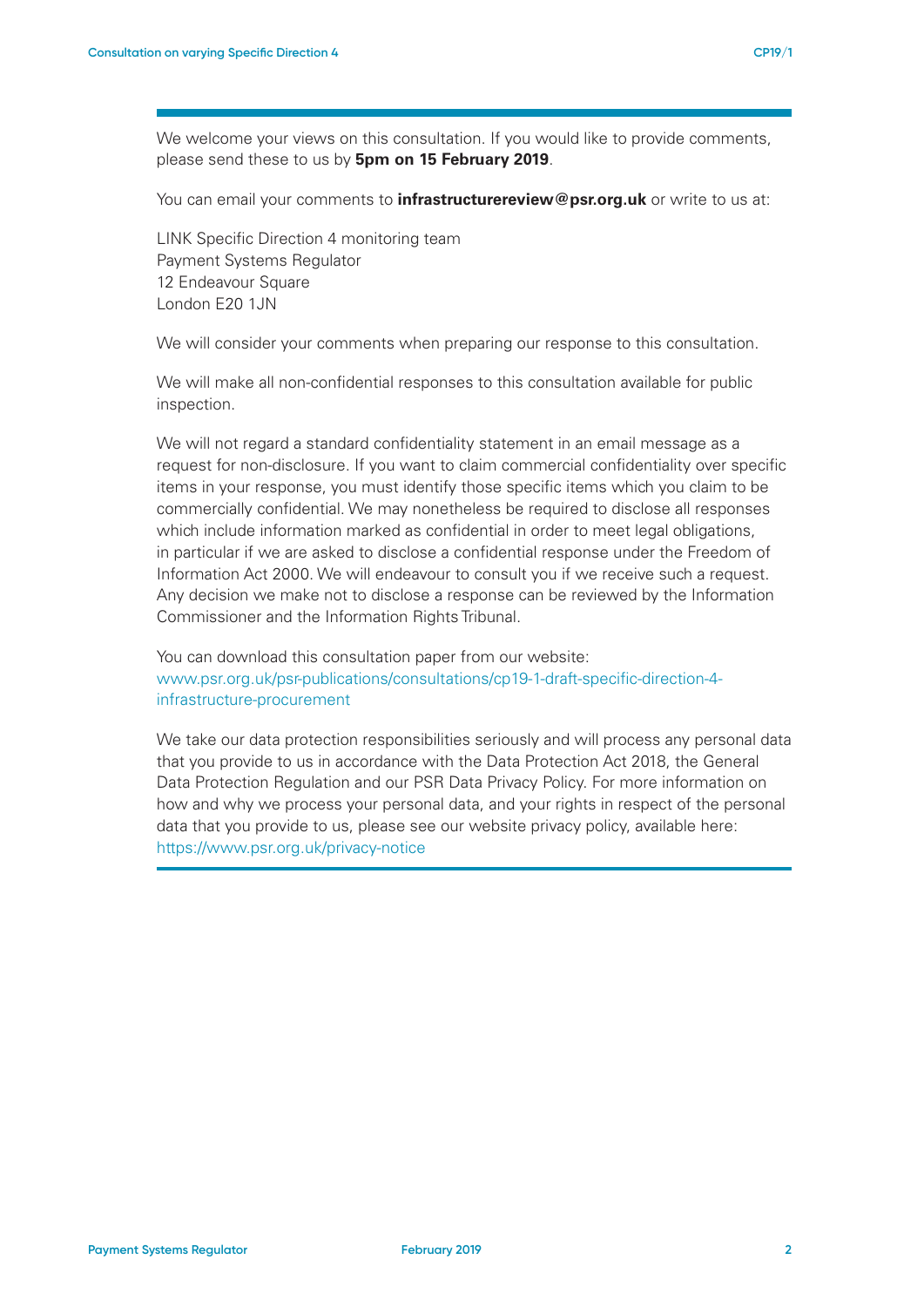### **Contents**

2 Next steps 8 8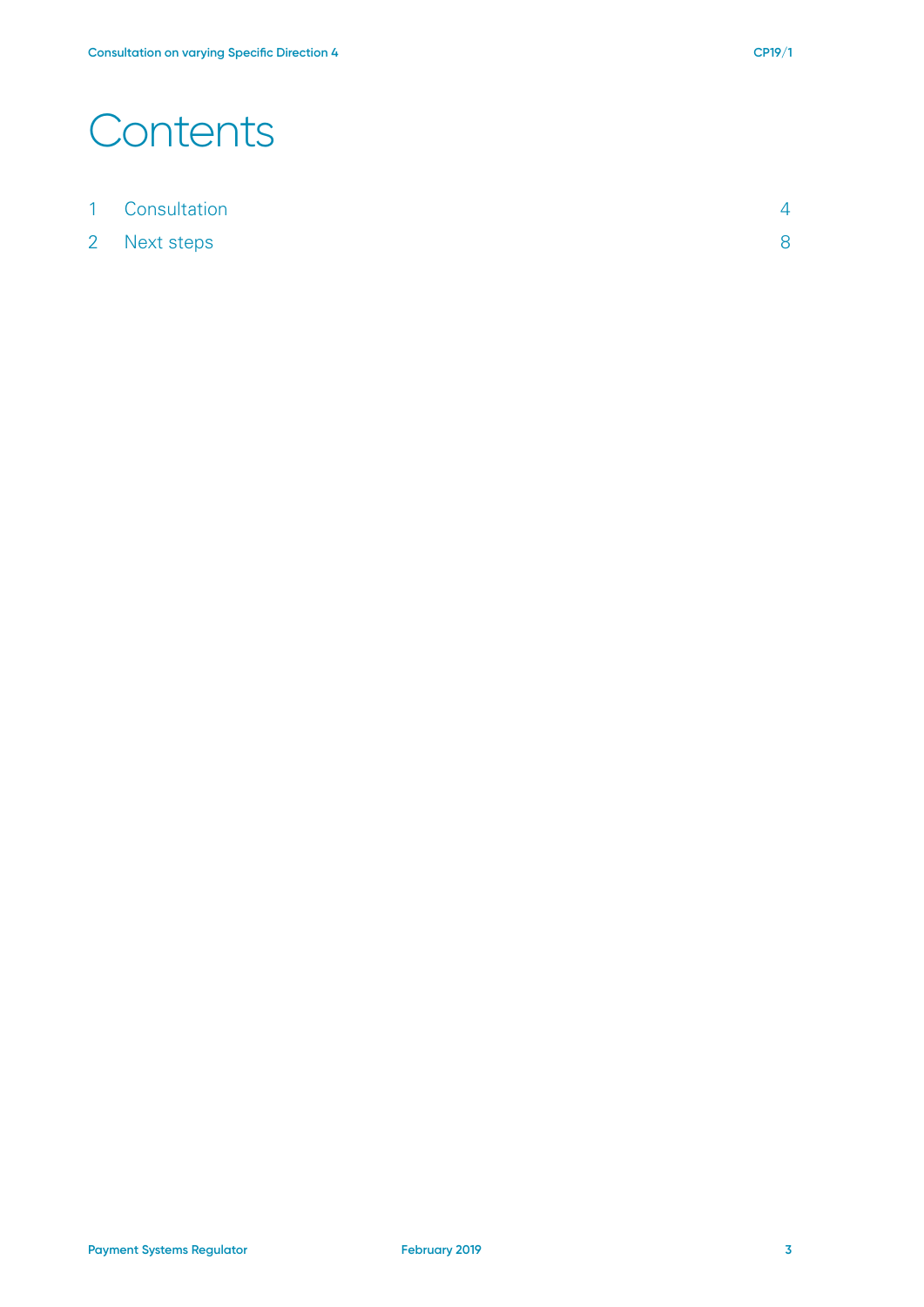# 1 Consultation

#### **Introduction**

- **1.1** We are proposing to vary our Specific Direction 4<sup>1</sup>, to extend the deadline for LINK's central infrastructure services (CIS) to be provided by the winner of a competitive tender process. We propose to change the deadline from 2 April 2021 to 2 October 2021, to allow LINK's operator to resolve outstanding issues before awarding the CIS contract. We are asking for comments on our proposal.
- **1.2** This consultation, together with the associated draft specific direction, is being made available publicly and we will consider all responses. We expect this consultation to be of particular interest to Link Scheme Holdings Ltd (LSHL) (the current operator of LINK), the bidders for LINK's CIS contract, and LINK's members.
- **1.3** The deadline for responses to this consultation is 5pm on 15 February 2019.

#### **Background**

- **1.4** The LINK ATM system is the main network that connects UK card issuers and providers of ATMs, enabling card holders to withdraw cash from their bank accounts. The LINK system is not involved when card holders withdraw cash from ATMs belonging to their own bank or building society, but typically is involved if they use any other UK ATM.
- **1.5** We conducted a market review into the ownership and competitiveness of infrastructure that supports LINK and other payments systems. We issued the final report<sup>2</sup> in July 2016, and our remedies decision<sup>3</sup> in June 2017. We concluded that LINK's CIS should be supplied in accordance with a contract selected following a competitive tender, at the earliest practicable opportunity.
- **1.6** We determined that this would be 2 April 2021. This would follow at least 24 months' notice to terminate the existing CIS contract, which LSHL would have to give by 1 April 2019.
- **1.7** We required LSHL to ensure that competitively procured CIS is in place from 2 April 2021 by issuing Specific Direction 4 in June 2017, using our powers under section 54(3)(c) of the Financial Services (Banking Reform) Act 2013 (FSBRA).
- **1.8** In order to comply with Specific Direction 4, LSHL planned its tender process so that it could award a new CIS contract during March 2019 and, following this, serve notice on or before 1 April 2019 to terminate the existing contract.

- 2 PSR MR15/2.3, Market review into the ownership and competitiveness of infrastructure provision: final report (July 2016): www.psr.org.uk/psr-publications/market-reviews/MR1523-final-report-infrastructure-provision
- 3 PSR MR15/2.5, Market review into the ownership and competitiveness of infrastructure provision: remedies decision (June 2017): www.psr.org.uk/psr-publications/market-reviews/Infrastructure-market-reviewremedies-decision

<sup>1</sup> www.psr.org.uk/specific-direction-4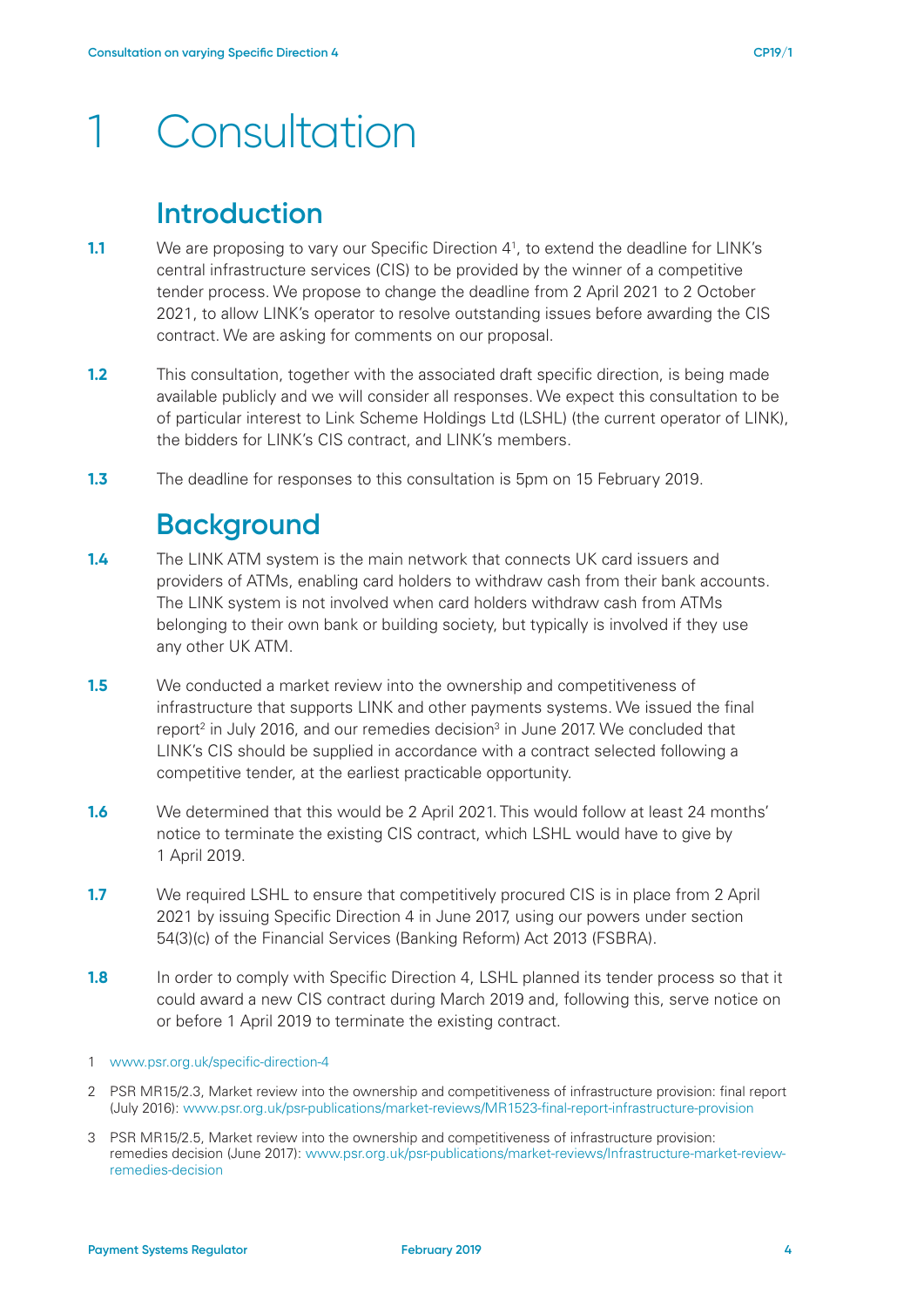#### **LSHL's request and our proposed response**

**1.9** LSHL has informed the PSR that it now cannot award a new CIS contract under its competitive tender process to that timeframe. It has told us that this is the result of a variety of factors, including:

- a range of outstanding issues to be resolved in its contract negotiations (including being able to assure itself that the new contract will enable it to perform its role as a systemic risk manager)
- amended governance processes with stakeholders which need to be factored into the timetable
- the need for contingency for unanticipated delays

LSHL now expects to award a new CIS contract during August 2019.

- **1.10** LSHL has asked us for an additional six months to comply with Specific Direction 4.
- **1.11** We have considered LSHL's request, including the period of time requested. We have concluded, subject to consultation, that it is appropriate to extend the deadline by six months.

#### **The basis for our proposed response**

- **1.12** We have taken account of the relevant information available, including that provided by LSHL in relation to why it is now unlikely to be able to complete the competitive tender by 1 April 2019 (but will be able to do so by 1 October 2019).
- **1.13** We may vary the date in paragraph 2.1 of Specific Direction 4 from 2 April 2021 to 2 October 2021 by giving a further specific direction. In deciding to do this (subject to this consultation), we have had regard to the information that LINK has given us about the progress they have made so far on the tender process.
- **1.14** We have also considered the benefits and disadvantages of varying the date.
- **1.15** The most obvious disadvantage is that it may put back the date by which a competitively tendered CIS contract will be in place by up to six months.
- **1.16** The most obvious benefits of changing the date are that doing so would:
	- a. maintain a minimum two-year period between the award of the contract and the beginning of the supply of services under that contract
	- b. continue to allow LSHL to give notice to the existing supplier after it has awarded the new contract
	- c. allow a short contingency period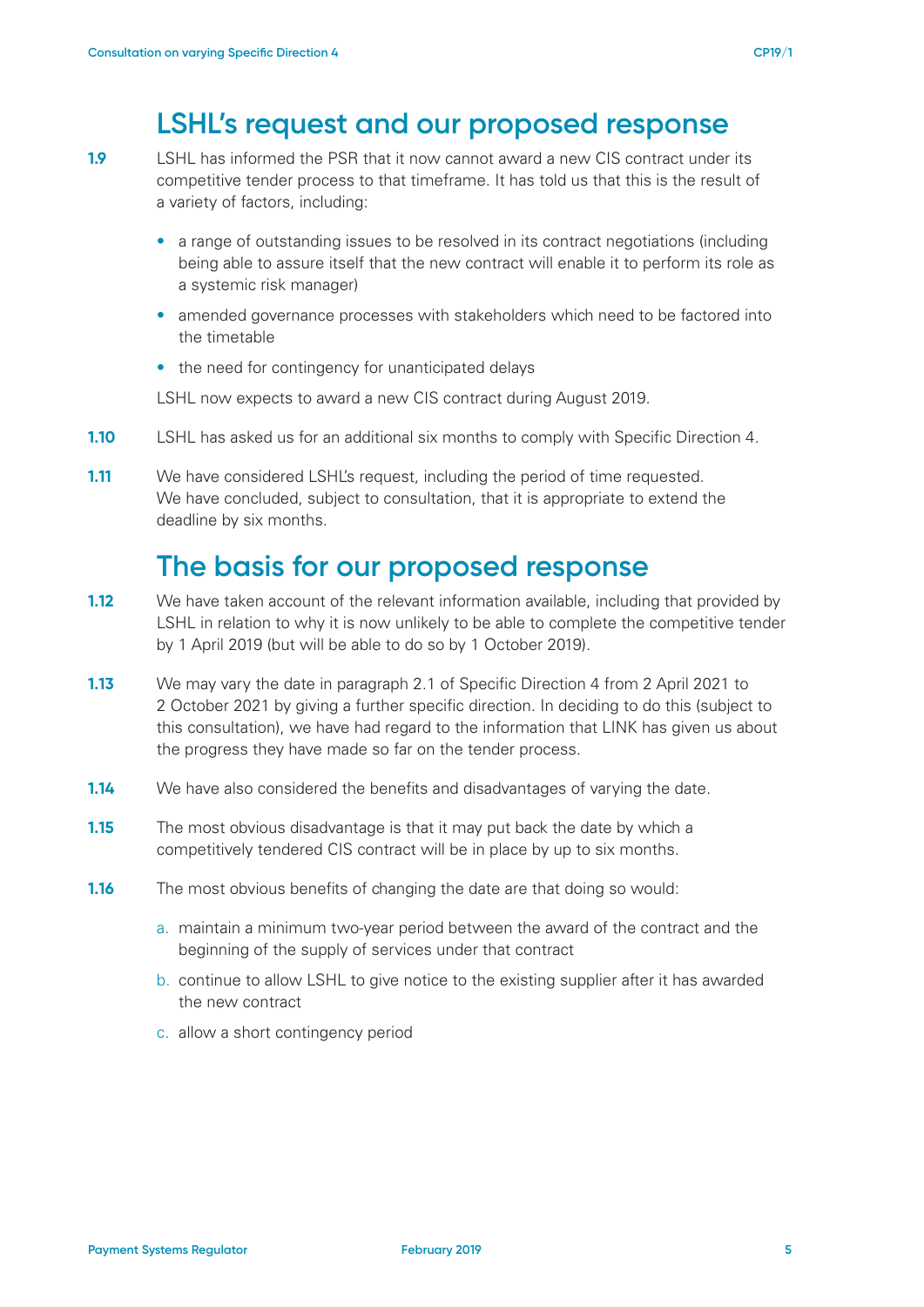- **1.17** In relation to paragraph 1.16a, we consider this to be desirable because a period of two years between the award of the contract and the beginning of the supply of services under that contract allows for an appropriate period of time for any transition where required. The consequence of maintaining the deadline of 2 April 2021 would be to shorten the length of time available for this transition period. We consider that shortening the period at this late stage in the procurement process could adversely affect the competitive dynamics of the procurement process, and therefore interfere with the purpose of Specific Direction 4.
- **1.18** In relation to paragraph 1.16b, we consider this to be desirable because if LSHL is required to give notice to the existing supplier before appointing the new supplier, the risk to certainty of supply for LINK's CIS is increased.
- **1.19** In relation to paragraph 1.16c, we considered whether to allow a period for contingency. We consider that the six-month period on which we are consulting allows a sensible period for contingency, and will help to avoid unexpected issues requiring us to consider a further short extension. The Payment Systems Regulator (PSR) having to consider a further short extension could create uncertainty and would be likely to impose administrative burden on us, LINK, and possibly also the bidders.
- **1.20** We currently consider that the benefits of changing the date as proposed outweigh the disadvantages. Therefore, we propose to vary paragraph 2.1 of Specific Direction 4 by giving a further specific direction changing the deadline for a competitively procured contract to be in place from 2 April 2021 to 2 October 2021. This will allow LSHL to serve notice on its existing CIS contract on or before 1 October 2019, after it has awarded the new contract, and maintains the two-year transition period.

#### **Other considerations**

- **1.21** Section 62(2)(a) of FSBRA requires us to consider whether we should exercise powers under the Competition Act 1998 (CA98) rather than give the direction under section 54 of FSBRA as proposed. We do not consider it would be more appropriate to proceed under CA98. The proposal is to vary an existing variation made under section 54 of FSBRA and, in any event, the overall outcome for which Specific Direction 4 was given, namely putting in place a competitively procured CIS contract, is best achieved through giving a direction under section 54 FSBRA.
- **1.22** We are required under section 149 of the Equality Act 2010 to have due regard to the need to:
	- a. eliminate discrimination, harassment, victimisation and other prohibited conduct
	- b. advance equality of opportunity between those who share a relevant protected characteristic and those who do not
	- c. foster good relations between those who share a relevant protected characteristic and those who do not
- **1.23** Based on the current information we have, we do not believe our proposal to vary the date from 2 April 2021 to 2 October 2021 raises any issue relevant to the matters we are required to have due regard to.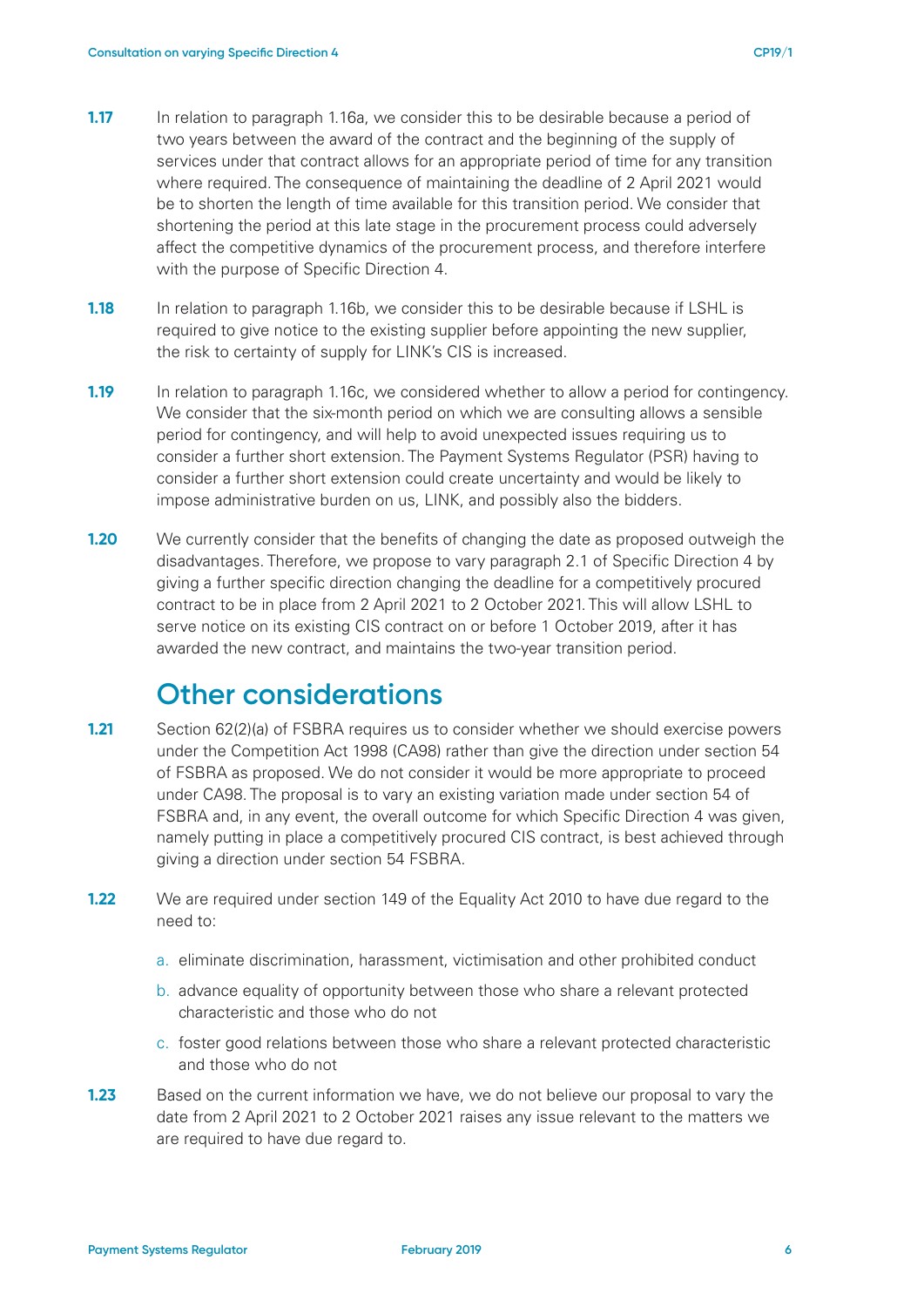#### **Consultation questions**

- **Question 1 Do you agree that the PSR should vary Specific Direction 4 by extending the deadline for CIS services to be in place? If you do not agree, please set out why you consider the change inappropriate or whether you consider the deadline could be extended by another method (and if so, please give details of that method).**
- **Question 2 If you believe there should be an extension, do you agree that it should be six months? If you do not agree, please set out why you consider a different extension period to be more appropriate.**
- **Question 3 Do you have any comments on how the draft specific direction is drafted?**
- **Question 4 Do you agree that the proposal raises no issue relevant to the matters we are required to have due regard to under section 149 of the Equality Act 2010? If not, please set out the relevant issue and the reasons for your view.**
- **Question 5 Do you have any other comments relevant to the PSR's considerations as set out in this consultation paper?**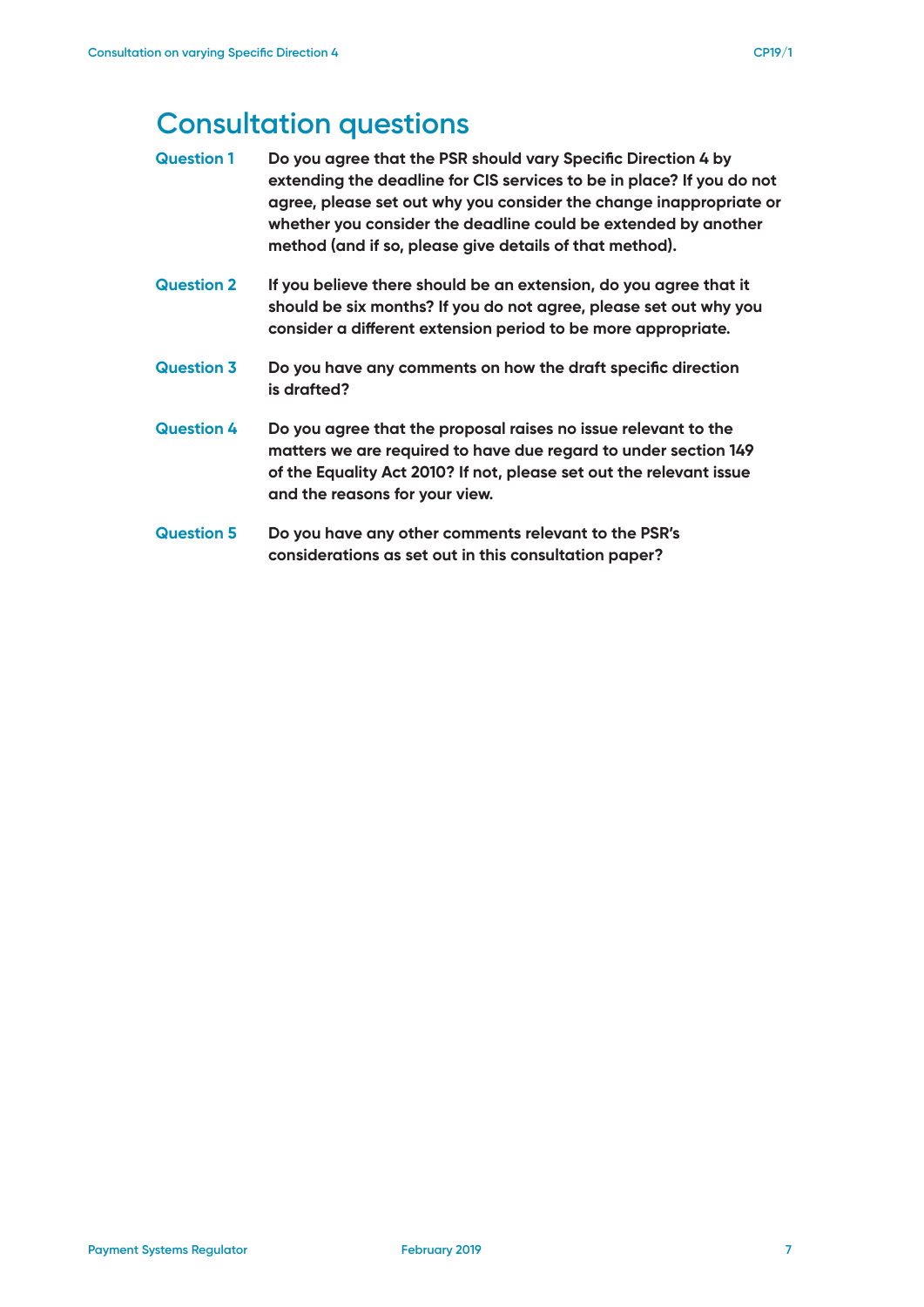## 2 Next steps

- **2.1** The consultation is open to receive feedback until 5pm on 15 February 2019. Please send us your comments on the questions in this consultation paper.
- **2.2** You can email us at infrastructurereview@psr.org.uk or write to us at:

The LINK Specific Direction 4 Monitoring Team Payment Systems Regulator 12 Endeavour Square **Stratford** London E20 1JN

#### **Confidentiality**

- **2.3** Generally, we seek to publish views or submissions, including those made in response to a consultation, in full or in part.
- **2.4** We will not regard a standard confidentiality statement in an email message as a request for non-disclosure. If you wish to claim commercial confidentiality over specific items in your response, you must identify those specific items which you claim to be commercially confidential. We may nonetheless be required to disclose responses which include information marked as confidential in order to meet legal obligations, in particular if we are asked to disclose a confidential response under the Freedom of Information Act 2000. We will endeavour to consult you if we receive such a request. Any decision we make not to disclose a response can be reviewed by the Information Commissioner and the Information Rights Tribunal.
- **2.5** We take our data protection responsibilities seriously and will process any personal data that you provide to us in accordance with the Data Protection Act 2018, the General Data Protection Regulation and our PSR Data Privacy Policy. For more information on how and why we process your personal data, and your rights in respect of the personal data that you provide to us, please see our website privacy policy, available here: www.psr.org.uk/privacy-notice